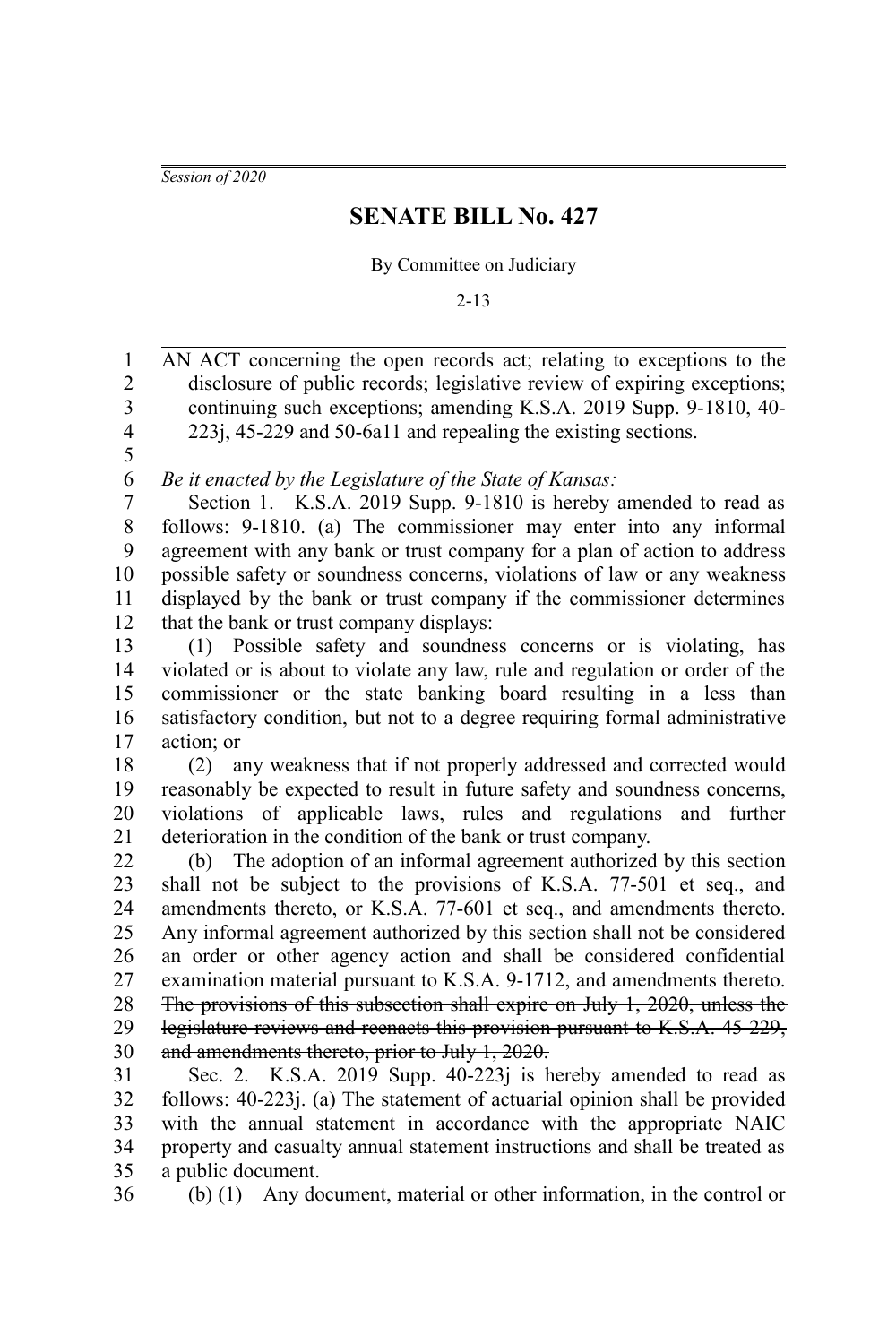possession of the department that is furnished to the commissioner pursuant to this act or obtained by the commissioner in an investigation pursuant to this section shall be kept confidential by the commissioner. Such information shall not be made public or subject to subpoena, other than by the commissioner and then only for the purpose of enforcement actions taken by the commissioner pursuant to this act or any other provision of the insurance laws of this state. 1 2 3 4 5 6 7

(2) (A) This subsection shall not be construed to limit the commissioner's authority to release the documents to the actuarial board for counseling and discipline so long as the material is required for the purpose of professional disciplinary proceedings and that the actuarial board for counseling and discipline establishes procedures satisfactory to the commissioner for preserving the confidentiality of the documents. 8 9 10 11 12 13

(B) This subsection shall not be construed to limit the commissioner's authority to use the documents, materials or other information in furtherance of any regulatory or legal action brought as part of the commissioner's official duties. 14 15 16 17

(3) Neither the commissioner nor any person who received documents, materials or other information while acting under the authority of the commissioner shall be required to testify in any private civil action concerning any confidential documents, materials or information subject to paragraph (1). 18 19 20 21 22

(4) The commissioner may share or exchange any documents, materials or other information, including confidential and privileged documents referred to in paragraph (1), received in the performance of the commissioner's duties under this act, with: 23 24 25 26

27

(A) The NAIC and its affiliates and subsidiaries;

(B) the actuarial board for counseling and discipline or any other entity which regulates actuaries; 28 29

30

(C) other state, federal or international regulatory agencies; and

31

(D) other state, federal or international law enforcement authorities.

(5) (A) The sharing or exchanging of documents, materials or other information under this subsection shall be conditioned upon the recipient's authority and agreement to maintain the confidential and privileged status, if any, of the documents, materials or other information being shared or exchanged. 32 33 34 35 36

(B) No waiver of an existing privilege or claim of confidentiality in the documents, materials or information shall occur as a result of disclosure to the commissioner under this section or as a result of sharing such documents, materials or information as authorized by this subsection. 37 38 39 40

(6) The commissioner of insurance is hereby authorized to adopt such rules and regulations establishing protocols governing the exchange of information as may be necessary to implement and carry out the provisions 41 42 43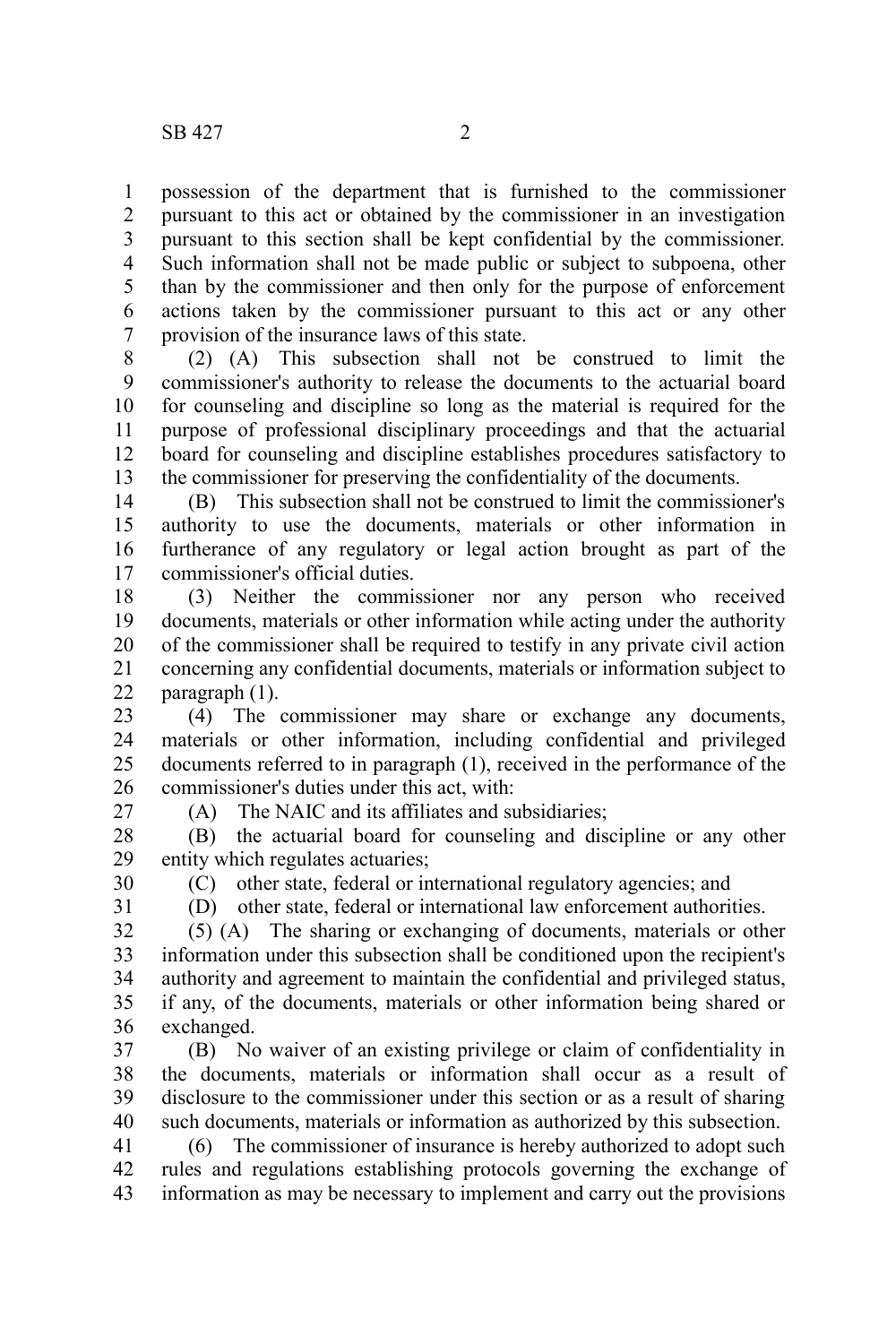of this act. 1

(c) The provisions of subsection  $(b)(2)$  shall expire on July 1, 2020, unless the legislature acts to reenact such provision. The provisions of subsection  $(b)(2)$  shall be reviewed by the legislature prior to July 1, 2020. 2 3 4 5

 $(d)$ —For the purposes of this section:

(1) "Commissioner" shall mean *means* the commissioner of insurance. 6 7

8 9

(2) "NAIC" shall mean *means* the national association of insurance commissioners.

Sec. 3. K.S.A. 2019 Supp. 45-229 is hereby amended to read as follows: 45-229. (a) It is the intent of the legislature that exceptions to disclosure under the open records act shall be created or maintained only if: 10 11 12 13

(1) The public record is of a sensitive or personal nature concerning individuals; 14 15

(2) the public record is necessary for the effective and efficient administration of a governmental program; or 16 17

18

(3) the public record affects confidential information.

The maintenance or creation of an exception to disclosure must be compelled as measured by these criteria. Further, the legislature finds that the public has a right to have access to public records unless the criteria in this section for restricting such access to a public record are met and the criteria are considered during legislative review in connection with the particular exception to disclosure to be significant enough to override the strong public policy of open government. To strengthen the policy of open government, the legislature shall consider the criteria in this section before enacting an exception to disclosure. 19 20 21 22 23 24 25 26 27

(b) Subject to the provisions of subsections (g) and (h), any new exception to disclosure or substantial amendment of an existing exception shall expire on July 1 of the fifth year after enactment of the new exception or substantial amendment, unless the legislature acts to continue the exception. A law that enacts a new exception or substantially amends an existing exception shall state that the exception expires at the end of five years and that the exception shall be reviewed by the legislature before the scheduled date. 28 29 30 31 32 33 34 35

(c) For purposes of this section, an exception is substantially amended if the amendment expands the scope of the exception to include more records or information. An exception is not substantially amended if the amendment narrows the scope of the exception. 36 37 38 39

(d) This section is not intended to repeal an exception that has been amended following legislative review before the scheduled repeal of the exception if the exception is not substantially amended as a result of the review. 40 41 42 43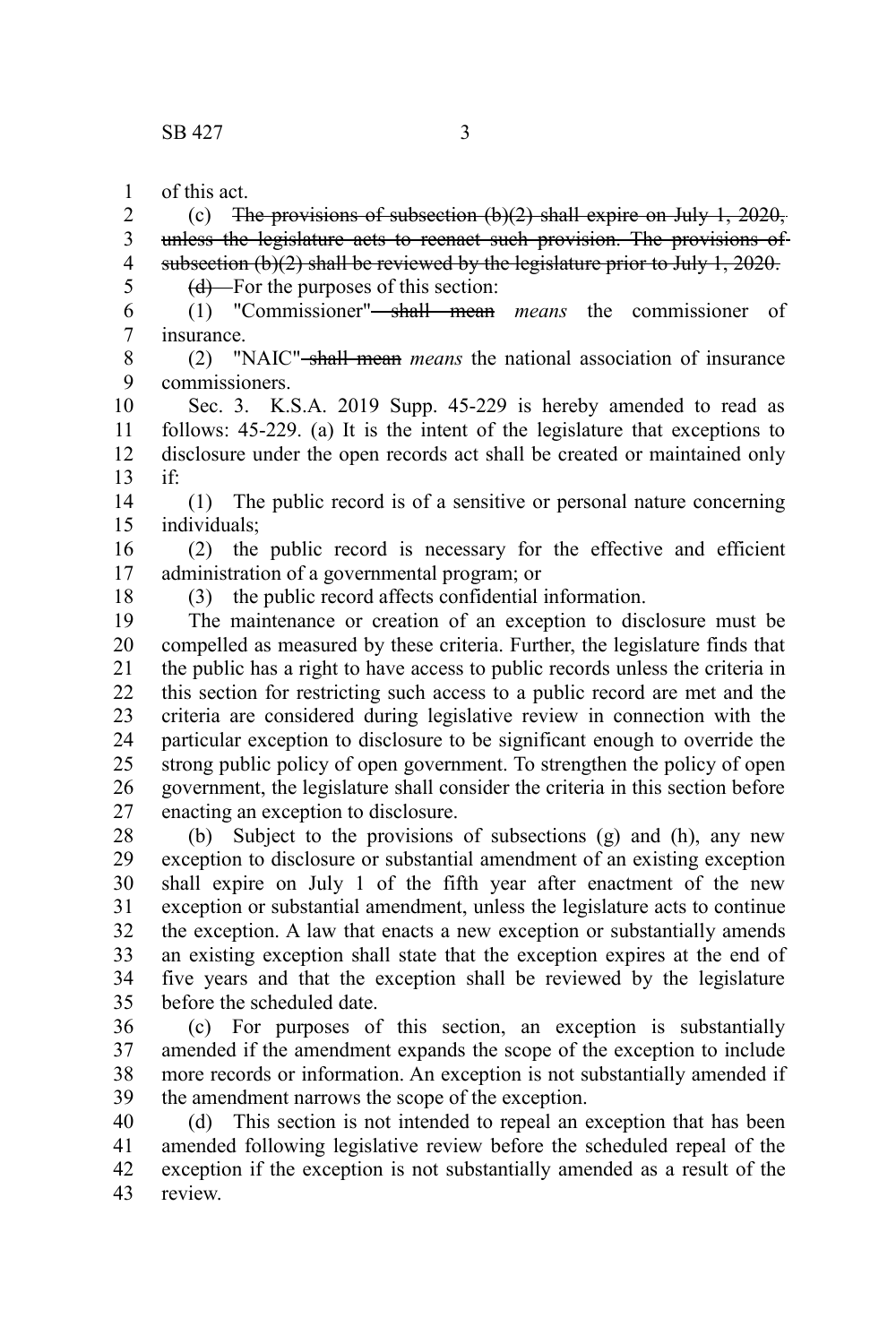(e) In the year before the expiration of an exception, the revisor of statutes shall certify to the president of the senate and the speaker of the house of representatives, by July 15, the language and statutory citation of each exception that will expire in the following year that meets the criteria of an exception as defined in this section. Any exception that is not identified and certified to the president of the senate and the speaker of the house of representatives is not subject to legislative review and shall not expire. If the revisor of statutes fails to certify an exception that the revisor subsequently determines should have been certified, the revisor shall include the exception in the following year's certification after that determination. 1 2 3 4 5 6 7 8 9 10 11

(f) "Exception" means any provision of law that creates an exception to disclosure or limits disclosure under the open records act pursuant to K.S.A. 45-221, and amendments thereto, or pursuant to any other provision of law. 12 13 14 15

(g) A provision of law that creates or amends an exception to disclosure under the open records law shall not be subject to review and expiration under this act if such provision: 16 17 18

19

(1) Is required by federal law;

(2) applies solely to the legislature or to the state court system; 20

(3) has been reviewed and continued in existence twice by the legislature; or 21 22

(4) has been reviewed and continued in existence by the legislature during the 2013 legislative session and thereafter. 23 24

(h) (1) The legislature shall review the exception before its scheduled expiration and consider as part of the review process the following: 25 26

27

(A) What specific records are affected by the exception;

(B) whom does the exception uniquely affect, as opposed to the general public; 28 29

30

(C) what is the identifiable public purpose or goal of the exception; (D) whether the information contained in the records may be obtained

readily by alternative means and how it may be obtained; 31 32

(2) an exception may be created or maintained only if it serves an identifiable public purpose and may be no broader than is necessary to meet the public purpose it serves. An identifiable public purpose is served if the legislature finds that the purpose is sufficiently compelling to override the strong public policy of open government and cannot be accomplished without the exception and if the exception: 33 34 35 36 37 38

(A) Allows the effective and efficient administration of a governmental program that would be significantly impaired without the exception; 39 40 41

(B) protects information of a sensitive personal nature concerning individuals, the release of such information would be defamatory to such 42 43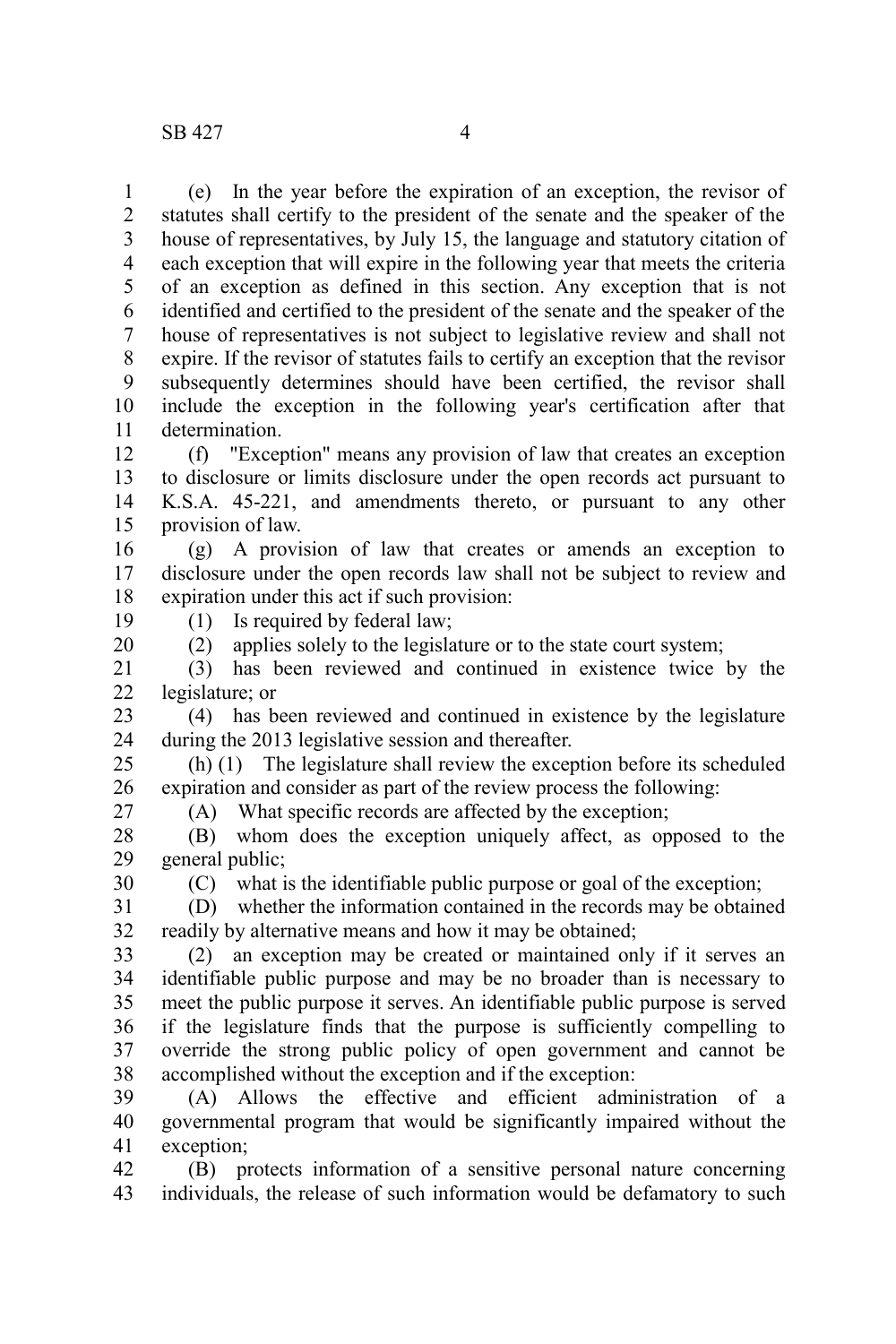individuals or cause unwarranted damage to the good name or reputation 1

of such individuals or would jeopardize the safety of such individuals. Only information that would identify the individuals may be excepted under this paragraph; or 2 3 4

(C) protects information of a confidential nature concerning entities, including, but not limited to, a formula, pattern, device, combination of devices, or compilation of information that is used to protect or further a business advantage over those who do not know or use it, if the disclosure of such information would injure the affected entity in the marketplace. 5 6 7 8 9

(3) Records made before the date of the expiration of an exception shall be subject to disclosure as otherwise provided by law. In deciding whether the records shall be made public, the legislature shall consider whether the damage or loss to persons or entities uniquely affected by the exception of the type specified in paragraph  $(2)(B)$  or  $(2)(C)$  would occur if the records were made public. 10 11 12 13 14 15

(i) (1) Exceptions contained in the following statutes as continued in existence in section 2 of chapter 126 of the 2005 Session Laws of Kansas and that have been reviewed and continued in existence twice by the legislature as provided in subsection (g) are hereby continued in existence: 1-401, 2-1202, 5-512, 9-1137, 9-1712, 9-2217, 10-630, 11-306, 12-189, 12-1,108, 12-1694, 12-1698, 12-2819, 12-4516, 16-715, 16a-2-304, 17- 1312e, 17-2227, 17-5832, 17-7511, 17-7514, 17-76,139, 19-4321, 21- 2511, 22-3711, 22-4707, 22-4909, 22a-243, 22a-244, 23-605, 23-9,312, 25-4161, 25-4165, 31-405, 34-251, 38-2212, 39-709b, 39-719e, 39-934, 39-1434, 39-1704, 40-222, 40-2,156, 40-2c20, 40-2c21, 40-2d20, 40-2d21, 40-409, 40-956, 40-1128, 40-2807, 40-3012, 40-3304, 40-3308, 40-3403b, 40-3421, 40-3613, 40-3805, 40-4205, 44-510j, 44-550b, 44-594, 44-635, 44-714, 44-817, 44-1005, 44-1019, 45-221(a)(1) through (43), 46-256, 46- 259, 46-2201, 47-839, 47-844, 47-849, 47-1709, 48-1614, 49-406, 49-427, 55-1,102, 58-4114, 59-2135, 59-2802, 59-2979, 59-29b79, 60-3333, 60- 3336, 65-102b, 65-118, 65-119, 65-153f, 65-170g, 65-177, 65-1,106, 65- 1,113, 65-1,116, 65-1,157a, 65-1,163, 65-1,165, 65-1,168, 65-1,169, 65- 1,171, 65-1,172, 65-436, 65-445, 65-507, 65-525, 65-531, 65-657, 65- 1135, 65-1467, 65-1627, 65-1831, 65-2422d, 65-2438, 65-2836, 65-2839a, 65-2898a, 65-3015, 65-3447, 65-34,108, 65-34,126, 65-4019, 65-4922, 65-4925, 65-5602, 65-5603, 65-6002, 65-6003, 65-6004, 65-6010, 65- 67a05, 65-6803, 65-6804, 66-101c, 66-117, 66-151, 66-1,190, 66-1,203, 66-1220a, 66-2010, 72-996, 72-4311, 72-4452, 72-5214, 72-53,106, 72- 5427, 72-8903, 73-1228, 74-2424, 74-2433f, 74-4905, 74-4909, 74- 50,131, 74-5515, 74-7308, 74-7338, 74-8104, 74-8307, 74-8705, 74-8804, 74-9805, 75-104, 75-712, 75-7b15, 75-1267, 75-2943, 75-4332, 75-4362, 75-5133, 75-5266, 75-5665, 75-5666, 75-7310, 76-355, 76-359, 76-493, 76-12b11, 76-3305, 79-1119, 79-1437f, 79-3234, 79-3395, 79-3420, 79- 16 17 18 19 20 21 22 23 24 25 26 27 28 29 30 31 32 33 34 35 36 37 38 39 40 41 42 43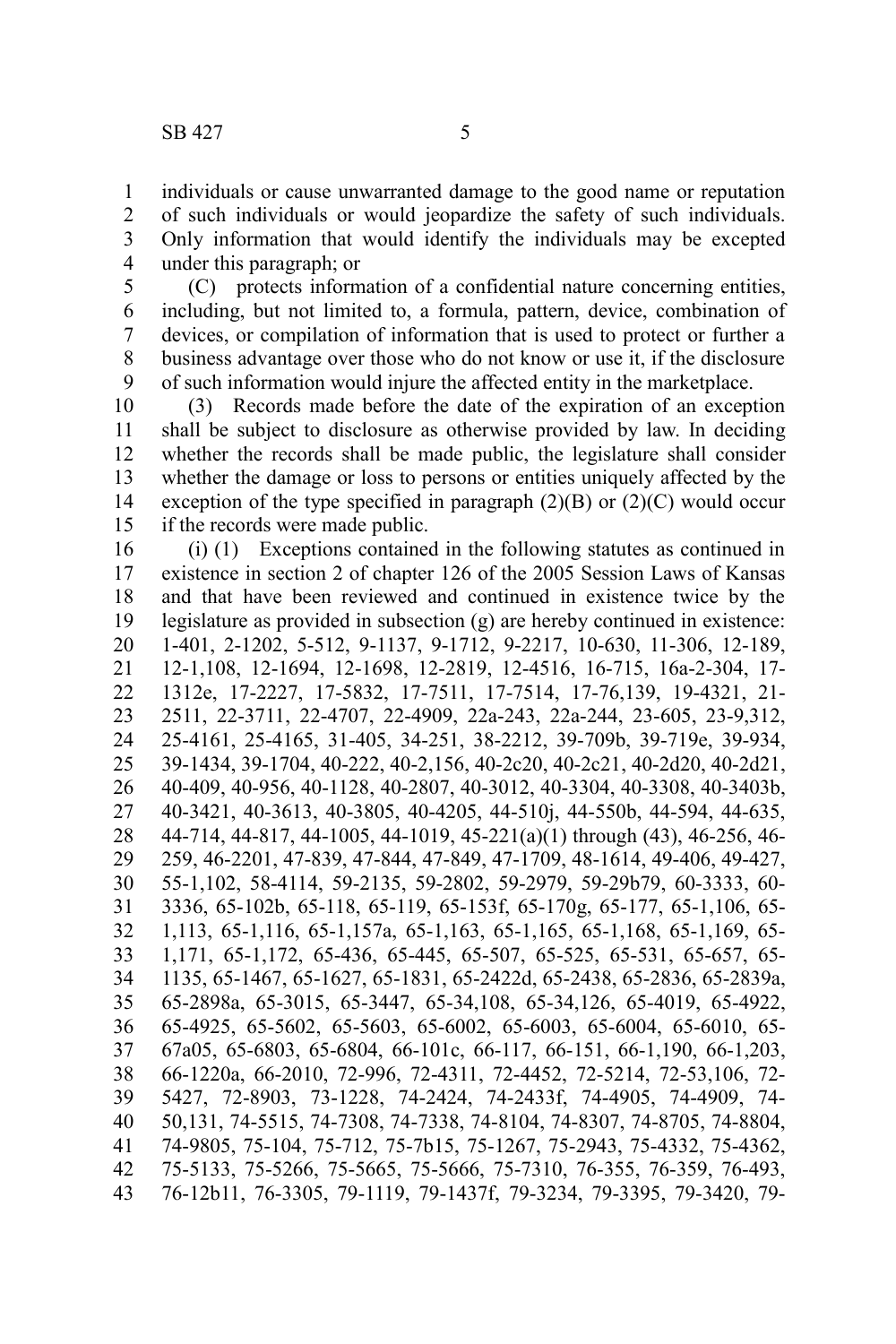3499, 79-34,113, 79-3614, 79-3657, 79-4301 and 79-5206. 1

(2) Exceptions contained in the following statutes as certified by the revisor of statutes to the president of the senate and the speaker of the house of representatives pursuant to subsection (e) and that have been reviewed during the 2015 legislative session and continued in existence by the legislature as provided in subsection (g) are hereby continued in existence: 17-2036, 40-5301, 45-221(a)(45), (46) and (49), 48-16a10, 58- 4616, 60-3351, 72-972a, 74-50,217 and 75-53,105. 2 3 4 5 6 7 8

(j) (1) Exceptions contained in the following statutes as continued in existence in section 1 of chapter 87 of the 2006 Session Laws of Kansas and that have been reviewed and continued in existence twice by the legislature as provided in subsection (g) are hereby continued in existence: 1-501, 9-1303, 12-4516a, 39-970, 65-525, 65-5117, 65-6016, 65-6017 and 74-7508. 9 10 11 12 13 14

(2) Exceptions contained in the following statutes as certified by the revisor of statutes to the president of the senate and the speaker of the house of representatives pursuant to subsection (e) during 2015 and that have been reviewed during the 2016 legislative session are hereby continued in existence: 12-5611, 22-4906, 22-4909, 38-2310, 38-2311, 38- 2326, 40-955, 44-1132, 45-221(a)(10)(F) and (a)(50), 60-3333, 65-4a05, 65-445(g), 65-6154, 71-218, 75-457, 75-712c, 75-723 and 75-7c06. 15 16 17 18 19 20 21

(k) Exceptions contained in the following statutes as certified by the revisor of statutes to the president of the senate and the speaker of the house of representatives pursuant to subsection (e) and that have been reviewed during the 2014 legislative session and continued in existence by the legislature as provided in subsection (g) are hereby continued in existence: 1-205, 2-2204, 8-240, 8-247, 8-255c, 8-1324, 8-1325, 12- 17,150, 12-2001, 17-12a607, 38-1008, 38-2209, 40-5006, 40-5108, 41- 2905, 41-2906, 44-706, 44-1518, 45-221(a)(44), (45), (46), (47) and (48), 50-6a11, 56-1a610, 56a-1204, 65-1,243, 65-16,104, 65-3239, 74-50,184, 74-8134, 74-99b06, 77-503a and 82a-2210. 22 23 24 25 26 27 28 29 30 31

(l) Exceptions contained in the following statutes as certified by the revisor of statutes to the president of the senate and the speaker of the house of representatives pursuant to subsection (e) during 2016 and that have been reviewed during the 2017 legislative session are hereby continued in existence: 12-5711, 21-2511, 22-4909, 38-2313, 45-221(a) (51) and (52), 65-516, 65-1505, 74-2012, 74-5607, 74-8745, 74-8752, 74- 8772, 75-7d01, 75-7d05, 75-5133, 75-7427 and 79-3234. 32 33 34 35 36 37 38

(m) Exceptions contained in the following statutes as certified by the revisor of statutes to the president of the senate and the speaker of the house of representatives pursuant to subsection (e) during 2012 and that have been reviewed during the 2013 legislative session and continued in existence by the legislature as provided in subsection (g) are hereby 39 40 41 42 43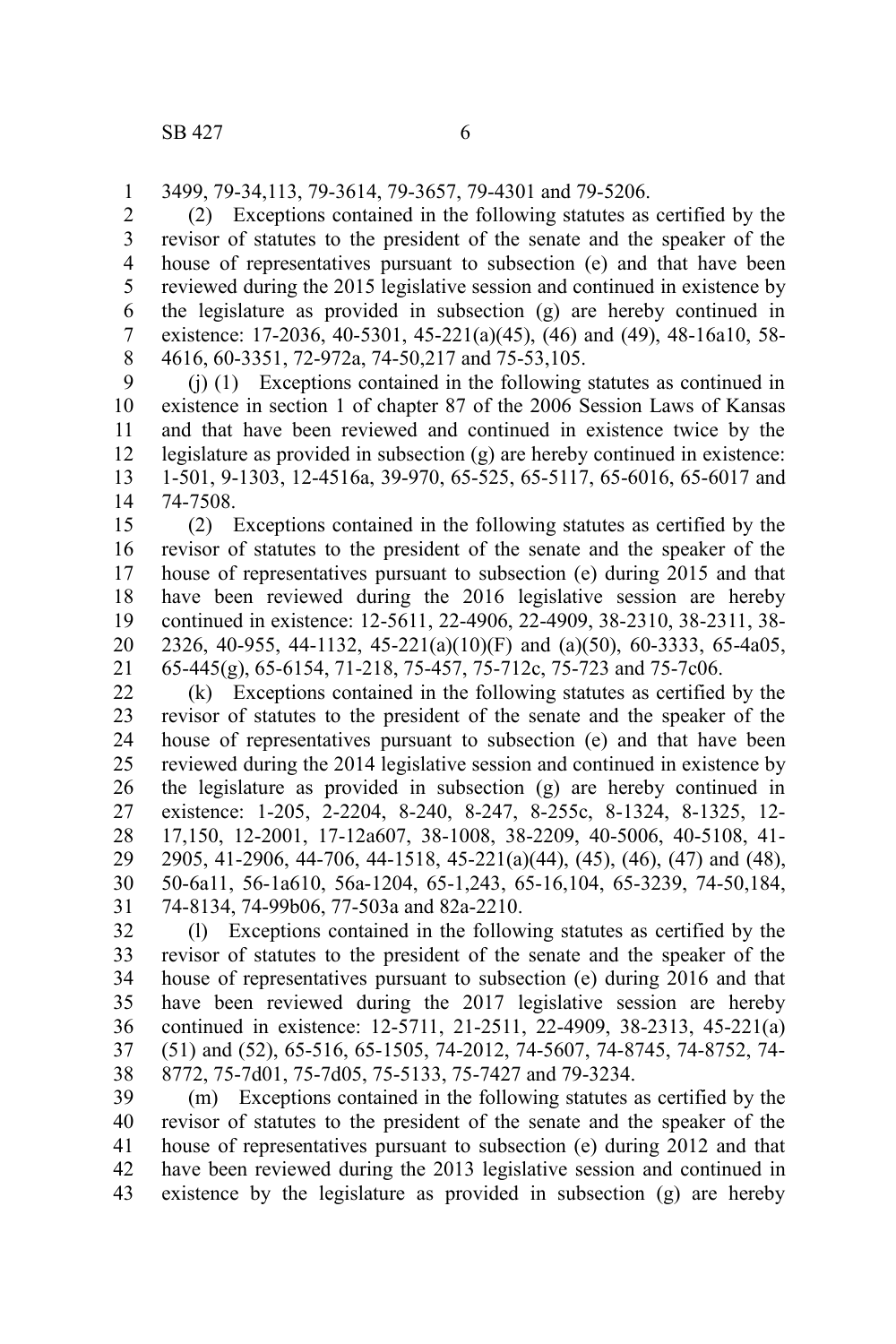continued in existence: 12-5811, 40-222, 40-223j, 40-5007a, 40-5009a, 40-5012a, 65-1685, 65-1695, 65-2838a, 66-1251, 66-1805, 72-60c01, 75- 712 and 75-5366. 1 2 3

(n) Exceptions contained in the following statutes as certified by the revisor of statutes to the president of the senate and the speaker of the house of representatives pursuant to subsection (e) and that have been reviewed during the 2018 legislative session are hereby continued in existence:  $9-513c(c)(2)$ ,  $39-709$ ,  $45-221(a)(26)$ ,  $(53)$  and  $(54)$ ,  $65-6832$ , 65-6834, 75-7c06 and 75-7c20. 4 5 6 7 8 9

(o) Exceptions contained in the following statutes as certified by the revisor of statutes to the president of the senate and the speaker of the house of representatives pursuant to subsection (e) that have been reviewed during the 2019 legislative session are hereby continued in existence:  $21-2511(h)(2)$ ,  $21-5905(a)(7)$ ,  $22-2302(b)$  and (c),  $22-2502(d)$ and (e), 40-222(k)(7), 44-714(e), 45-221(a)(55), 46-1106(g) regarding 46- 1106(i), 65-2836(i), 65-2839a(c), 65-2842(d), 65-28a05(n), article 6(d) of 65-6230, 72-6314(a) and 74-7047(b). 10 11 12 13 14 15 16 17

*(p) Exceptions contained in the following statutes as certified by the revisor of statutes to the president of the senate and the speaker of the house of representatives pursuant to subsection (e) that have been reviewed during the 2020 legislative session are hereby continued in existence: 38-2310(c), 40-409(j)(2), 40-6007(a), 45-221(a)(52), 46-1129, 59-29a22(b)(10) and 65-6747.* 18 19 20 21 22 23

Sec. 4. K.S.A. 2019 Supp. 50-6a11 is hereby amended to read as follows: 50-6a11. (a) The director is authorized to disclose to the attorney general any information received under this act, as requested by the attorney general for purposes of determining compliance with or enforcing the provisions of this act. The director and attorney general shall share with each other information received under this act and the director and the attorney general may share such information with federal agencies, attorneys general of other states or directors of taxation or their equivalents of other states, for purposes of enforcement of this act, the corresponding federal laws or the corresponding laws of other states. The director and attorney general may share the information specified under this subsection with any of the following: 24 25 26 27 28 29 30 31 32 33 34 35

(1) Federal, state or local agencies for the purposes of enforcement of corresponding laws of other states. 36 37

(2) A court, arbitrator, data clearinghouse or similar entity for the purpose of assessing compliance with or making calculations required by the master settlement agreement or agreements regarding disputes under the master settlement agreement, and with counsel for the parties or expert witnesses in any such proceeding, if the information otherwise remains confidential. 38 39 40 41 42 43